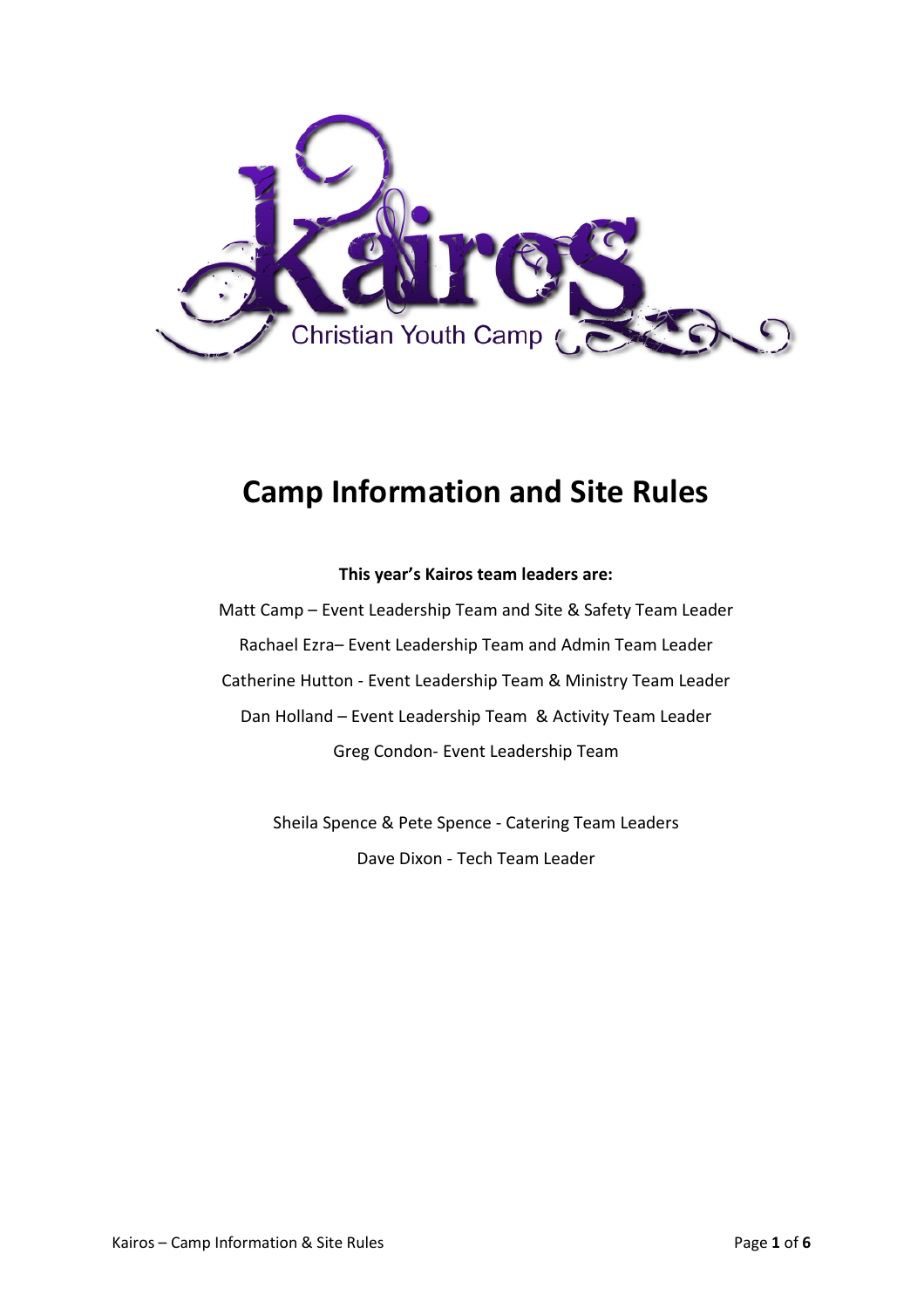# **Camp Information**

Please read through this guide before Kairos, to help you get the most from the weekend.

#### **Things to do before you arrive**

- If cooking near tents, consider if you require a fire extinguisher or a fire blanket for camp.
- Bring rubbish bags for your camp.
- Complete 2 copies of the "Safety Sheet" and bring them with you.
- Bring a copy of all parental consent forms with you.
- Read the Kairos Safeguarding Policy, Procedures and Guidelines for Good Practice with you
- Ensure drivers and parents have the address of camp.
- If the weather looks good remind your campers and leaders to bring sun cream and a sun hat, if it looks bad remind them to bring coats and boots. Knowing the UK weather we suggest you do both!

#### **Things to do on arrival from 1pm:**

- Check in on site and receive wristbands.
- Group leaders to hand 'Safety Sheet' to reception.
- Check no tents or ropes are out of boundaries and tents are no closer to each other than 3 meters (or they will be asked to be moved)
- All cars to be moved to the car park, as soon as possible and no later than 7.30pm.

#### **Arrival & Setting up**

Groups are welcome from 1pm. Copies of the programme will be handed out on arrival. Activities will be on site from 2pm and the Main Event starts at 7pm. Enter the site and follow the site team guidance, park up, check in and then you can drive into the field to drop stuff off and then take cars back into the main car park. With lots of young people and cars on site please drive carefully, observe the road signs, and keep your speed to no more than 5mph.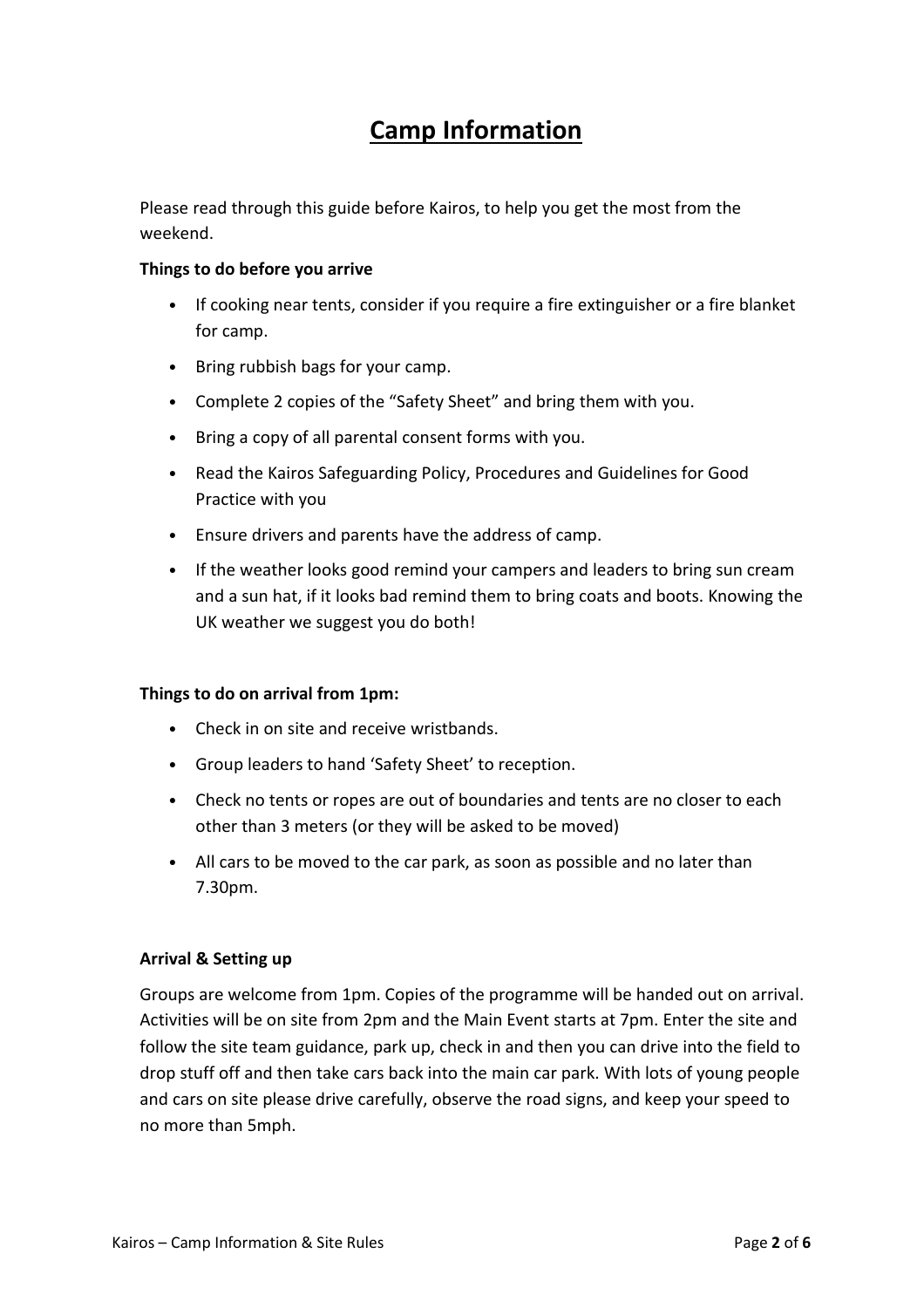#### **Pack Down and Going Home**

The Main Event is planned to finish at 12pm on the Monday. This should be the time given to parents who are collecting the young people from site. Vehicles will not be permitted on the camping field until this time. The site should be cleared by 2pm. If this is going to be a problem then please ensure you let us know.

#### **Reception – Conservatory**

We hope to have all the information you will need while at Kairos available at reception. The Kairos Team have access to the site radios and the tannoy system. Any accident or incidents should be reported to reception, where you can also request the First Aid team.

#### **Reception opening times**

Friday 1.00pm – 11.30pm Saturday 7.00am – 11.30pm

Sunday 7.00am – 11.30pm

Monday 7.00am – 1.00pm

# **In an emergency outside these hours please ring Matt on 07803246968 Rachael on 07830126008**

#### **Health, Safety & Security**

Our First Aid cover is being provided by trained volunteers and will be located in the reception. All leaders have a responsibility to contribute to the protection of the young people in your care and to others on camp. Should you spot anything or anyone that does not look right or is unsafe please ensure you report it to the Kairos Team at reception.

**Everyone connected with Kairos will be given wristbands or ID badges and they should be worn at all times.**

#### **Safeguarding**

Please bring with you the copy of Safeguarding Policy, Procedures and Guidelines for Good Practice sent to you prior to Kairos and follow this guidance at all times. A copy of this guidance will be available at Reception and it is also on the Kairos website. The Designated Person for safeguarding is Rachael Ezra, who can be contacted via reception or on her mobile – 07830126008. Any safeguarding concerns should be reported directly to Rachael.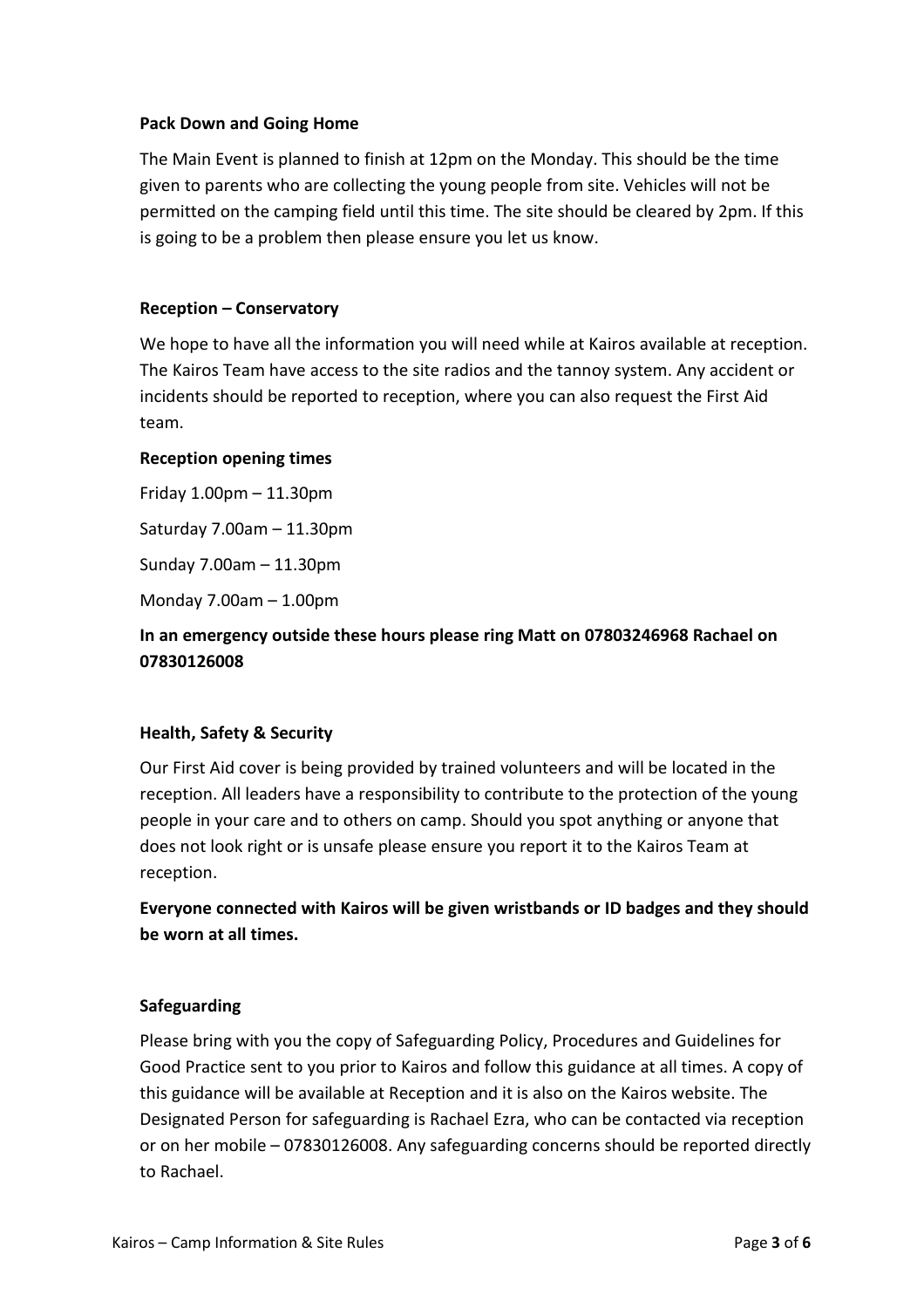#### **Evacuation Procedure**

Each group should appoint a Safety Officer for your group; they should take responsibility for the safety sheet. In the event of an evacuation, an announcement will be made. Your Safety Officer should take your safety sheet and take any in your group that are with you and assemble at the Muster assembly point (marked on the programme). The stewarding team will bring any young people taking part in an activity to the assembly point. Your safety officer should take a roll call of your group and report to a Village Chief Leader if there is anyone not accounted for.

**You must not go back onto the campsite until the Village Chief Leader says it is safe.**

#### **Out of Bounds Areas**

Some people live on site and we must respect their privacy. Campers should NOT explore buildings which are clearly not being used by Kairos. We would ask you to be respectful and not enter their area or use their facilities. Please see the site map to familiarise yourself with what areas are out of bounds.

#### **Fire Safety**

We provide fire buckets on the campsite and fire extinguishers in the indoor venues and marquees. These must not be tampered with or used for anything else but fighting fires.

BBQs and Hot Ashes - Any ashes or disposable BBQs must only be put into the bins once they have been cooled, as these may start a fire.

#### **Site Tidiness**

No one wants to walk around a dirty site so please ensure you keep your tent area tidy. The bins on site are for all rubbish and all catering / food waste should be put directly into these bins.

**YOU MUST NOT PUT HOT ASHES OR BBQs INTO THE BINS AS THIS HAS BEEN KNOWN TO CAUSE FIRES**. Do not put hot pans, BBQs or tip hot fat onto the grass, if dry this could cause a fire.

Please ensure your campers pick up any litter before they leave.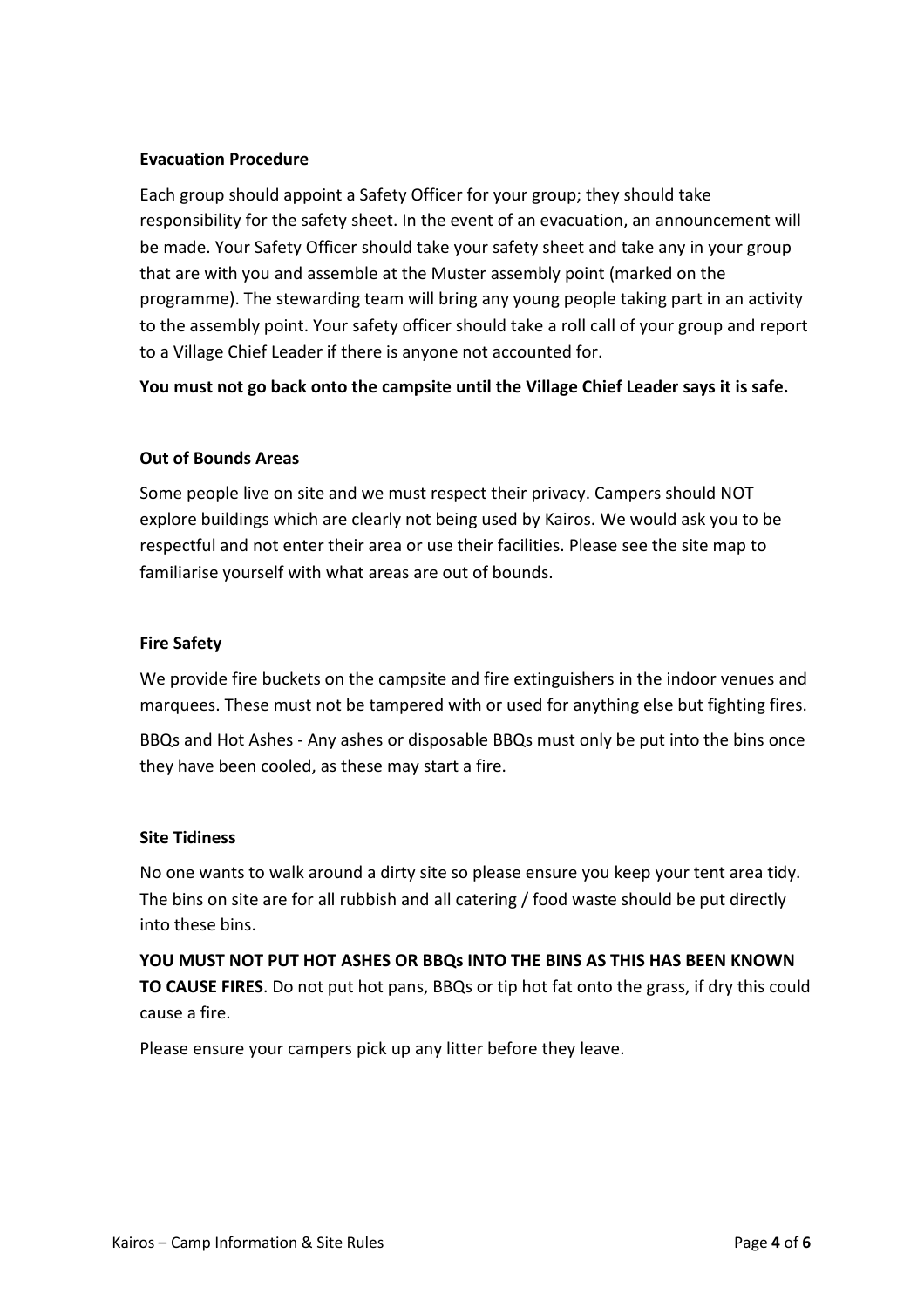#### **Water, Toilets and Showers**

Drinking water is provided at the water points located in the camping area. Please use water wisely.

Those serving on Kairos Team have a separate toilet and shower block. The block for participants & their group leaders is in the main building. Group leaders please be aware that these are single-sex toilet and shower blocks and are used by participants and leaders across a wide age range and please ensure the that your group members feel comfortable and safe when using them. Finally, there are toilets available for campers through the day and night when the main building is closed. These are situated next to the reception.

## **Photographs and video**

We realise that part of the experience of camp is to take photos and videos of certain activities and moments in time. We are happy with this as long as it's done wisely and that the person/people are happy to be in the frame. We have a number of key people taking photos of general activities around camp but please note they will only ever be used publicly if the permission has been sort.

### **Spending Money and Valuables**

We will have a café and tuck shop on site. As we cannot guarantee the security of money or valuables please advise your young people only to bring as much spending money as they need and to leave valuables at home. Leaders, if you are not going to be using your iPad ask yourself - do you need it with you? We do understand that it helps if leaders have their mobiles with them, but can you ensure they are switched to silent during the meetings.

#### **Catering**

There is a Café on site that will have its prices and opening times displayed for all to see. The menu is also on the website.